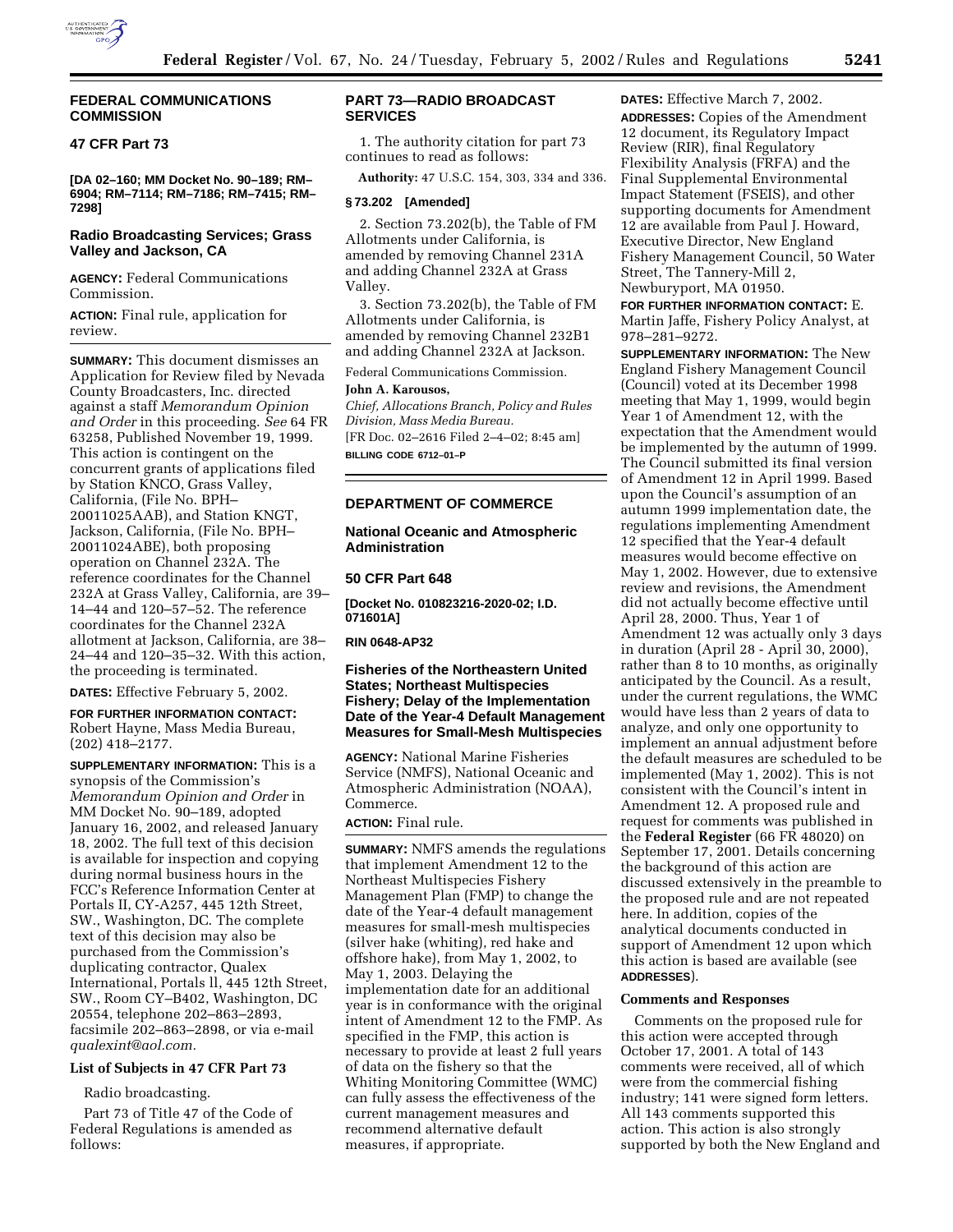Mid-Atlantic Fishery Management Councils. A summary of the comments are as follows:

*Comment*: Commentor supports moving the default measures for smallmesh multispecies back one year because it recognizes the abbreviated nature of what was to have been a 4-year period as well as the possibility that current research will negate the need for implementation of the default ruling altogether.

*Response*: Comment is acknowledged.

*Comment*: Commentor, writing on behalf of its membership, supports delay of implementation of the year-4 default measures until May 1, 2003, because it will provide the Whiting Monitoring Committee with the additional time necessary to review the effectiveness of the existing plan.

*Response*: Comment is acknowledged.

*Comment*: 141 commentors support delay of implementation of the default measures because, they state, NMFS would then have two full years of data on the whiting fishery to gauge the effects of the trip limits and minimum mesh sizes. They add that delay would also allow the Whiting Monitoring Committee to fully assess the current management measures and recommend alternative default measures, if necessary.

*Response*: Comment is acknowledged.

#### **Classification**

The Chief Counsel for Regulation of the Department of Commerce certified to the Chief Counsel for Advocacy of the Small Business Administration that this final rule would not have a significant economic impact on a substantial number of small entities. No comments were received regarding the economic impact of this action. As a result, a regulatory flexibility analysis was not prepared.

This action has been determined to be not significant for purposes of Executive Order (E.O.) 12866.

This final rule does not contain policies with federalism implications under E.O. 13132.

This final rule does not contain a collection-of-information requirement for purposes of the Paperwork Reduction Act.

# **List of Subjects in 50 CFR Part 648**

Fisheries, Fishing, Reporting and recordkeeping requirements.

Dated: January 30, 2002.

**Rebecca Lent,**

*Deputy Assistant Administrator for Regulatory Programs, National Marine Fisheries Service.*

For the reasons set out in the preamble, 50 CFR part 648 is amended as follows:

# **PART 648—FISHERIES OF THE NORTHEASTERN UNITED STATES**

1. The authority citation for part 648 continues to read as follows:

**Authority:** 16 U.S.C. 1801 *et seq.*

2. In § 648.14, paragraph (z)(2) introductory text is revised to read as follows:

## **§ 648.14 Prohibitions.**

# \* \* \* \* \*  $(z) * * * *$

(2) In addition to the general prohibitions specified in § 600.725 of this chapter and in paragraph (a) of this section, beginning May 1, 2003, it is unlawful for an owner or operator of a vessel issued a valid Federal multispecies permit to do any of the following:

\* \* \* \* \*

3. In § 648.80, the first sentence of paragraph (a)(3)(i)(A); paragraphs  $(a)(3)(i)(B)$ ,  $(a)(4)(i)(B)$  and  $(a)(4)(i)(C)$ ; the first sentences of paragraphs  $(a)(7)(i)(B)$ ,  $(a)(8)(i)(A)$ , and  $(a)(8)(i)(B)$ ; paragraph (a)(9)(i)(D)(*1*) and  $(a)(9)(i)(D)(2)$ ; the first sentence of paragraphs  $(a)(14)(i)(B)$  and  $(a)(14)(i)(C)$ ; paragraph (b)(3)(i)(A); the first sentence of paragraph (b)(3)(i)(B); and paragraph (c)(2)(iii) are revised to read as follows:

#### **§ 648.80 Multispecies regulated mesh areas and restrictions on gear and methods of fishing.**

- \* \* \* \* \*
	- (a) \* \* \*
	- $(3) * * * *$  $(i)$  \* \* \*
	-

(A) Through April 30, 2003, an owner or operator of a vessel fishing in the northern shrimp fishery described in this section under this exemption may not fish for, possess on board, or land any species of fish other than shrimp, except for the following, with the restrictions noted, as allowable incidental species: Longhorn sculpin; combined silver hake and offshore hake- -up to an amount equal to the total weight of shrimp possessed on board or landed, not to exceed 3,500 lb (1,588 kg); and American lobster--up to 10 percent, by weight, of all other species on board or 200 lobsters, whichever is less, unless otherwise restricted by landing limits specified in § 697.17 of this chapter. \* \* \*

(B) Beginning May 1, 2003, an owner or operator of a vessel fishing for northern shrimp may not fish for, possess on board, or land any species of fish other than shrimp, except for the following, with the restrictions noted, as allowable incidental species: Longhorn sculpin; combined silver hake and offshore hake--up to 100 lb (45.36 kg); and American lobster--up to 10 percent, by weight, of all other species on board or 200 lobsters, whichever is less, unless otherwise restricted by landing limits specified in § 697.17 of this chapter.

- $(4) * * *$
- $(i) * * * *$

(B) Through April 30, 2003, an owner or operator of a vessel fishing in this area may not fish for, possess on board, or land any species of fish other than whiting and offshore hake combined- up to a maximum of 30,000 lb (13,608 kg), except for the following, with the restrictions noted, as allowable incidental species: Herring; longhorn sculpin; squid; butterfish; Atlantic mackerel; dogfish, and red hake--up to 10 percent each, by weight, of all other species on board; monkfish and monkfish parts--up to 10 percent, by weight, of all other species on board or up to 50 lb (23 kg) tail-weight/166 lb (75 kg) whole-weight of monkfish per trip, as specified in § 648.94(c)(4), whichever is less; and American lobster--up to 10 percent, by weight, of all other species on board or 200 lobsters, whichever is less, unless otherwise restricted by landing limits specified in § 697.17 of this chapter.

(C) Beginning May 1, 2003, an owner or operator of a vessel fishing in this area is subject to the mesh size restrictions specified in paragraph (a)(4)(i)(D) of this section and may not fish for, possess on board, or land any species of fish other than whiting and offshore hake combined--up to a maximum of 10,000 lb (4,536 kg), except for the allowable incidental species listed in paragraph (a)(4)(i)(B) of this section.

- \* \* \* \* \*
	- (7) \* \* \*
	- (i) \* \* \*

(B) *Small-mesh multispecies*. Beginning May 1, 2003, an exemption may be added in an existing fishery for which there are sufficient data or information to ascertain the amount of small-mesh multispecies bycatch, if the Regional Administrator, after consultation with the NEFMC, determines that the percentage of smallmesh multispecies caught as bycatch is, or can be reduced to, less than 10 percent, by weight, of total catch and

<sup>\* \* \* \* \*</sup>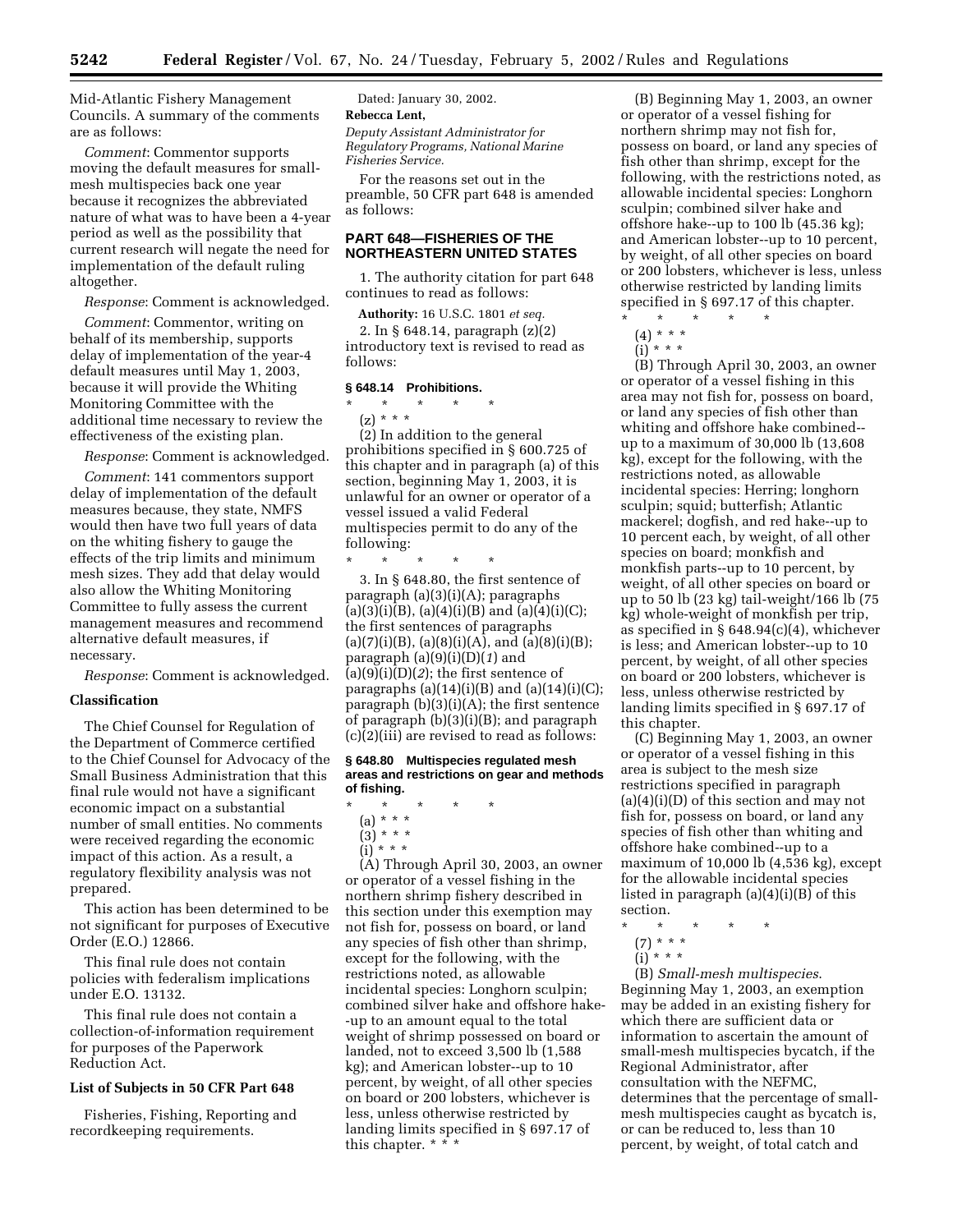that such exemption will not jeopardize fishing mortality objectives. \* \* \*

\* \* \* \* \*

 $(8) * * * *$ 

(i)(A) Unless otherwise prohibited in § 648.81, through April 30, 2003, a vessel subject to the minimum mesh size restrictions specified in paragraph (a)(2) of this section may fish with or possess nets with a mesh size smaller than the minimum size, provided the vessel complies with the requirements of paragraphs (a)(3)(ii) or (a)(8)(ii) of this section and § 648.86(d) from July 15 through November 15, when fishing in Small-mesh Area 1, and from January 1 through June 30, when fishing in Smallmesh Area 2. \* \* \*

(B) Unless otherwise prohibited in § 648.81, beginning May 1, 2003, in addition to the requirements specified in paragraph (a)(8)(i)(A) of this section, nets may not have a mesh size of less than 3 in (7.62 cm) square or diamond mesh counting the first 100 meshes (200 bars in the case of square mesh) from the terminus of the net for vessels greater than 60 ft (18.28 m) in length and the first 50 meshes (100 bars in the case of square mesh) from the terminus of the net for vessels less than or equal to 60 ft (18.28 m) in length. \* \* \*

- \* \* \* \* \*
	- (9) \* \* \*
	- $(i)$  \* \* \*

(D)(*1*) Through April 30, 2003, the following species may be retained, with the restrictions noted, as allowable incidental species in the Nantucket Shoals Dogfish Fishery Exemption Area: Longhorn sculpin; silver hake--up to 200 lb (90.72 kg); monkfish and monkfish parts--up to 10 percent, by weight, of all other species on board or up to 50 lb (23 kg) tail-weight/166 lb (75 kg) whole-weight of monkfish per trip, as specified in § 648.94(c)(4), whichever is less; American lobster--up to 10 percent, by weight, of all other species on board or 200 lobsters, whichever is less, unless otherwise restricted by landing limits specified in § 697.17 of this chapter; and skate or skate parts--

up to 10 percent, by weight, of all other species on board.

(*2*) Beginning May 1, 2003, all nets must comply with a minimum mesh size of 3 in (7.62 cm) square or diamond mesh counting the first 100 meshes (200 bars in the case of square mesh) from the terminus of the net for vessels greater than 60 ft (18.28 m) in length and the first 50 meshes (100 bars in the case of square mesh) from the terminus of the net for vessels less than or equal to 60 ft (18.28 m) in length. Vessels may retain the allowable incidental species listed in paragraph (a)(9)(i)(D)(*1*) of this section.

- \* \* \* \* \*
	- (14) \* \* \*
	- $(i) * * * *$

(B) Up to and including April 30, 2003, all nets must comply with a minimum mesh size of 2.5-inch (6.35 cm) square or diamond mesh, subject to the restriction as specified in paragraph (a)(14)(i)(D) of this section.  $* \overline{*} *$ 

(C) Beginning May 1, 2003, in addition to the requirements specified in paragraph (a)(14)(i)(B) of this section, all nets must comply with a minimum mesh size of 3-inch (7.62 cm) square or diamond mesh, subject to the restrictions as specified in paragraph  $(a)(14)(i)(D)$  of this section. \* \* \*

- \* \* \* \* \*
- (b) \* \* \*
- $(3) * * * *$
- (i) \* \* \*

(A) Through April 30, 2003, owners and operators of vessels subject to the minimum mesh size restrictions specified in paragraph (b)(2) of this section may fish for, harvest, possess, or land butterfish, dogfish (trawl only), herring, Atlantic mackerel, ocean pout, scup, shrimp, squid, summer flounder, silver hake and offshore hake, and weakfish with nets of a mesh size smaller than the minimum size specified in the SNE Regulated Mesh Area, provided such vessels comply with requirements specified in paragraph (b)(3)(ii) of this section and

with the mesh size and possession limit restrictions specified under § 648.86(d).

(B) Beginning May 1, 2003, owners and operators of vessels subject to the minimum mesh size restrictions specified in paragraph (b)(2) of this section may not use nets with mesh size less than 3 in (7.62 cm), unless exempted pursuant to paragraph (b)(4) of this section, and may fish for, harvest, possess, or land butterfish, dogfish (trawl only), herring, Atlantic mackerel, ocean pout, scup, shrimp, squid, summer flounder, silver hake and offshore hake--up to 10,000 lb (4,536 kg), and weakfish with nets of a mesh size smaller than the minimum size specified in the SNE Regulated Mesh Area, provided such vessels comply with requirements specified in paragraph (b)(3)(ii) of this section and with the possession limit restrictions specified under § 648.86. \* \* \*

\* \* \* \* \*

- $(c) * * * *$
- $(2) * * * *$

(iii) *Small mesh beginning May 1, 2003*. Beginning May 1, 2003, nets may not have a mesh size of less than 3 in (7.62 cm) square or diamond mesh counting the first 100 meshes (200 bars in the case of square mesh) from the terminus of the net for vessels greater than 60 ft (18.28 m) in length and the first 50 meshes (100 bars in the case of square mesh) from the terminus of the net for vessels less than or equal to 60 ft (18.28 m) in length.

\* \* \* \* \*

4. In § 648.86, the headings to paragraphs (d) and (e) are revised to read as follows:

### **§ 648.86 Multispecies possession restrictions.**

\* \* \* \* \* (d) *Small-mesh multispecies through April 30, 2003*.

\* \* \* \* \* (e) *Small-mesh multispecies beginning on May 1, 2003*--

\* \* \* \* \*